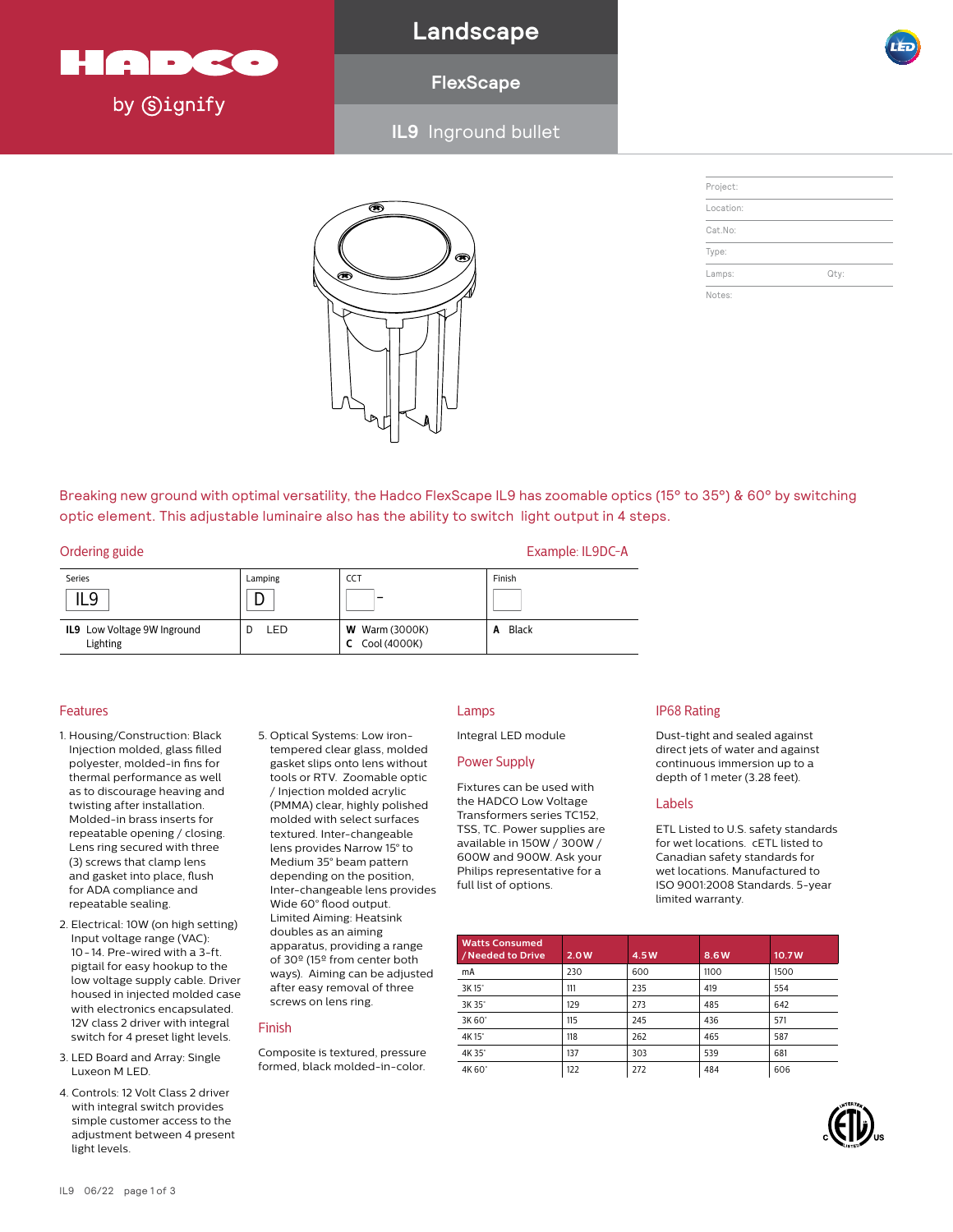## **IL9** FlexScape

## Inground bullet



|     | Component               | <b>Material</b>                                                                                      | Finish                                           | <b>Feature/Function</b>                                                                                                                                                                                                                                                                                   |
|-----|-------------------------|------------------------------------------------------------------------------------------------------|--------------------------------------------------|-----------------------------------------------------------------------------------------------------------------------------------------------------------------------------------------------------------------------------------------------------------------------------------------------------------|
| 1.  | Lens Ring               | Injection molded, glass<br>filled polyesther                                                         | Black, texture<br>on top surface<br>only         | Lens ring secures with three (3) Phillips-<br>head screws. Clamps lens and gasket into<br>place, flush for ADA compliance.                                                                                                                                                                                |
| 2.  | <b>Molded Lens</b>      | Molded, low-iron,<br>tempered                                                                        | Clear (glass)                                    | Environmental barrier, sealing, flush for<br>ADA compliance, slight curvature to shed<br>water and debris.                                                                                                                                                                                                |
| 3.  | Lens Gasket             | 100% molded-silicone                                                                                 | <b>Black</b>                                     | Molded gasket slips onto lens without<br>tools or RTV.                                                                                                                                                                                                                                                    |
| 4.  | Zoom Path               | Injection-molded,<br>UV-resistance<br>polycarbonate                                                  | White <sup>1</sup>                               | Tool-lessly adjustable/removable path<br>for Zoom Lens and Flood Lens, high<br>brightness white for maximum light<br>output.                                                                                                                                                                              |
| 5.  | Flood Lens <sup>3</sup> | Injection-molded acrylic<br>(PMMA)                                                                   | Clear <sup>2</sup>                               | Interchangeable lens provides 60° flood<br>output.                                                                                                                                                                                                                                                        |
| 6.  | Zoom Lens <sup>3</sup>  | Injection-molded acrylic<br>(PMMA)                                                                   | Clear <sup>2</sup>                               | Interchangeable lens provides 15° to 35°<br>beam depending on position.                                                                                                                                                                                                                                   |
| 7.  | <b>TIR</b>              | Injection-molded acrylic<br>(PMMA)                                                                   | Clear <sup>2</sup>                               | Snap-in optic shapes beam for zoom and<br>flood lenses.                                                                                                                                                                                                                                                   |
| 8.  | Zoom Support            | Injection-molded,<br>UV-resistance<br>polycarbonate                                                  | White <sup>1</sup>                               | Support for TIR and Zoom Path, locates<br>optics precisely relative to LED, high<br>brightness white for maximum light<br>output.                                                                                                                                                                         |
| 9.  | <b>LED Board</b>        | Philips Lumileds Luxeon<br>M                                                                         | White solder<br>mask.<br>silk screen<br>printing | <b>Custom PCB with Philips Lumileds</b><br>Luxeon M, 3000K/4000K.                                                                                                                                                                                                                                         |
| 10. | Heatsink                | Injection molded zinc                                                                                | As cast                                          | Spherical shape enables aiming while<br>transferring heat to exterior housing for<br>better thermal performance.                                                                                                                                                                                          |
| 11. | <b>Fixture Housing</b>  | Injection molded.<br>glass-filled polyesther,<br>molded-in aluminum fins.<br>molded-in brass inserts | Black                                            | Housing includes molded-in metal fins for<br>thermal performance, molded-in brass<br>inserts for repeatable opening/closing.<br>External fins aid thermal management and<br>discourage "heaving" and twisting after<br>installation. Incoming wires<br>factory sealed including anti-<br>wicking feature. |

1. Highly polished molded.

2. Highly polished molded, select surfaces textured.

3. Select from either a Zoom or Flood lens optics for customized lighting effects.